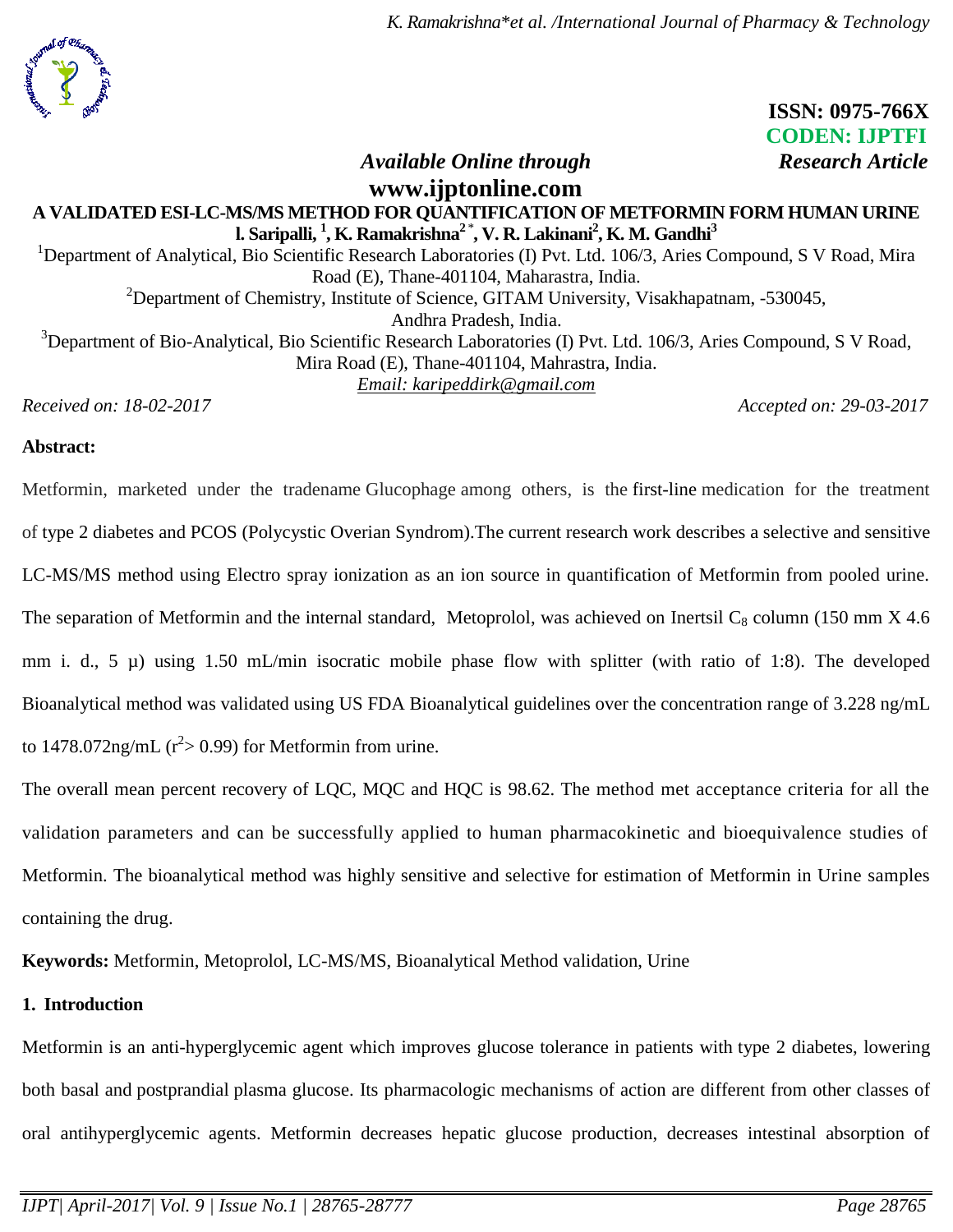*K. Ramakrishna\*et al. /International Journal of Pharmacy & Technology* glucose, and improves [insulin](http://www.rxlist.com/script/main/art.asp?articlekey=3989) sensitivity by increasing peripheral glucose uptake and utilization. Unlike sulfonylureas, metformin does not produce [hypoglycemia](http://www.rxlist.com/script/main/art.asp?articlekey=3856) in either patients with type 2 [diabetes](http://www.rxlist.com/script/main/art.asp?articlekey=11148) or normal subjects and does not cause hyperinsulinemia. With metformin therapy, insulin secretion remains unchanged while fasting plasma insulin levels and day-long plasma insulin response may actually decrease.

### **2. Materials and Methods**

**2.1 Urine samples:** The drug free Urine samples of six different healthy volunteers were procured from Apex Hospital, Miraroad, Thane - 401104, (Maharashtra) India.

**2.2 Chemicals and reagents:** The organic solvents and chemicals used for sample processing under study are of analytical grade and procured from Qualigens Fine Chemicals, Mumbai, India. Acetonitrile, methanol and distilled water were procured from Merck, Mumbai, India. The working standards Metformin hydrochloride (98.84% purity, as is basis) and Metoprolol succinate (98.79 % purity, as is basis) were procured from Simson Pharma, Mumbai, India.

The chemical structures of Metformin hydrochloride and Metoprolol succinate are shown in Fig.01 and Fig.02 respectively.







**Fig. 01 Structure of Metformin HCl Fig. 02 Structure of Metoprolol succinate**

**2.3 LC-MS/MS Instrumentation:** Front hand used consisted of Surveyor LC pump plus max equipped with Surveyor Autosampler Plus as an autosampler temperature controllable with column compartment. At the flow rate of 1.50 mL/min., with splittter ratio as 1:8, injection volume as 2  $\mu$ L the column used was Inertsil C<sub>8</sub> (150 mm X 4.6 mm i. d., 5 µ) was set for chromatographic conditions.

Mass analysis was performed using Tripple - quadrupole Tandem Mass spectrometer, TSQ Quantum Discovery Max equipped with electrospray ionization source (ESI) (ThermoFisher Scientific). For data acquisition and analysis Analyst software LC Quan 2.5.6 was used with Selected Reaction Monitoring in positive mode. Sample solutions of 100 ng/mL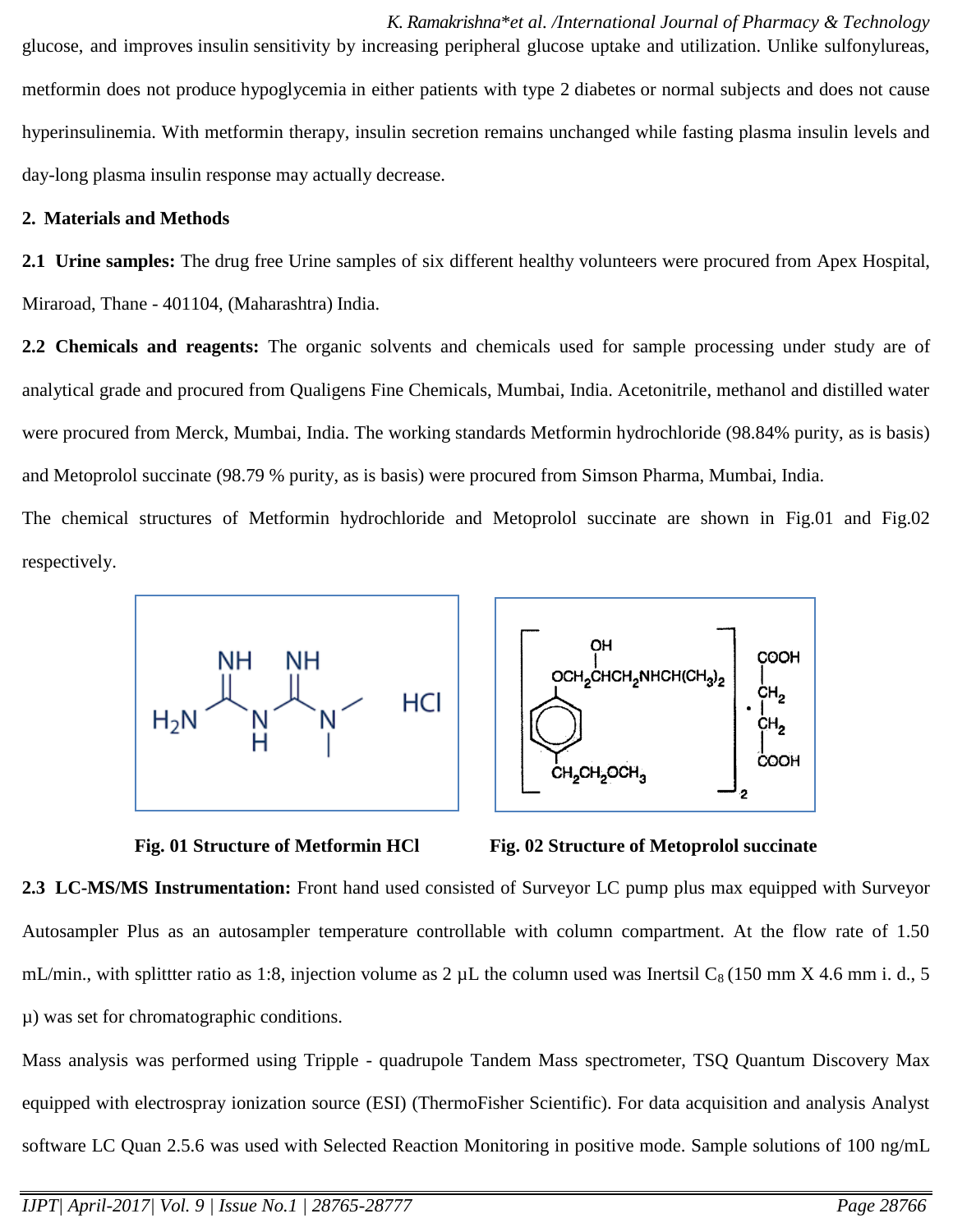*K. Ramakrishna\*et al. /International Journal of Pharmacy & Technology* Metformin and 100 ng/mL of Metoprolol diluted in methanol were infused at 5.0  $\mu$ L/min using syringe pump method. The MS parameters optimized were as follows: Spray voltage, Capillary temperature, Sheath Gas pressure, Auxillary Gas pressure, Tube Lens Offset, Collision Pressure, Collision Energy as 4000 Volts, 351ºC, 20 psi, 10 psi, 87 units, 1.5 mTorr and 26 Volts respectively.

**2.4 Other supportive instruments:** For weighing purpose Analytical semimicro balance of Denver (TB215DDE) was used. Micropipettes ranging as  $10 - 100 \mu L$  (Biohit, 720050), 100-1000  $\mu L$  (Biohit, 720060) and 20-200  $\mu L$  (Biohit, 720070) were used. For storage of prepared working solutions and the working standards the temperature of refrigerator (Croma, CRAR0125) was maintained at 2-8°C.For storage of urine samples deep freezer (Hally, HF-20°C) was set at -  $20^{\circ}$ C  $\pm$  5°C for long term storage. The micro centrifuge (Heareusmultifugeplus 1-S, Thermo) was used at 4°C  $\pm$  2°C at 10,000 rpm.

**2.5 Preparation of calibrator and quality control (QC) samples:**Two sets of Metforminstock solutions of concentrations as 1002082.435 ng/mL and 1005165.766 ng/mL,for preparation of calibrator and quality control samples, respectively, were prepared by independent weighing in methanol. The diluent used was acetonitrile and HPLC grade water in the ratio of 65:35 *v/v*for further spiking solution preparation.The eight point calibration curve with concentrations as3.228, 5.380, 13.451, 26.901, 51.733, 129.332, 369.518, 1478.072 ng/mL (i.e. STD A to STD H) and four quality control samples at the concentration levels 1005.166, 517.661, 207.064 and 13.459 ng/mL (i.e. higher, middle, lower middle and low quality control samples) for MET were prepared in blank urine samples by using constant spiking volume method. Metoprolol stock solution of concentration 1014685.892 ng/mL was prepared in methanol. The stock was further diluted to obtain final concentration of spiking solution as10146.859 ng/mL.

**2.6 Sample Processing and Preparation:** The biological matrix (i.e. blank human urine samples) stored at -20 $^{\circ}$ C  $\pm$  5 $^{\circ}$ C was thawed and brought to room temperature for processing. The samples were brought to uniformity by vortex mixing of samples for 30 seconds. One portion of all the lots was pooled in equal quantity in a conical flask. The flask was capped and thenvortexed for 30 seconds for uniformity of the pooled matrix. 285µL of this pooled matrix was taken into the prelabelled polypropylene (PP) tube. 15  $\mu$ L of respective drug spiking solution was spiked into the samples. The samples were vortexed for 30 seconds followed by the addition of 2.70 mL of HPLC grade water. The samples were vortexed for 30 seconds and an aliquot of the volume 250 µL was taken separately into the prelabbeled PP tube. 10 µL of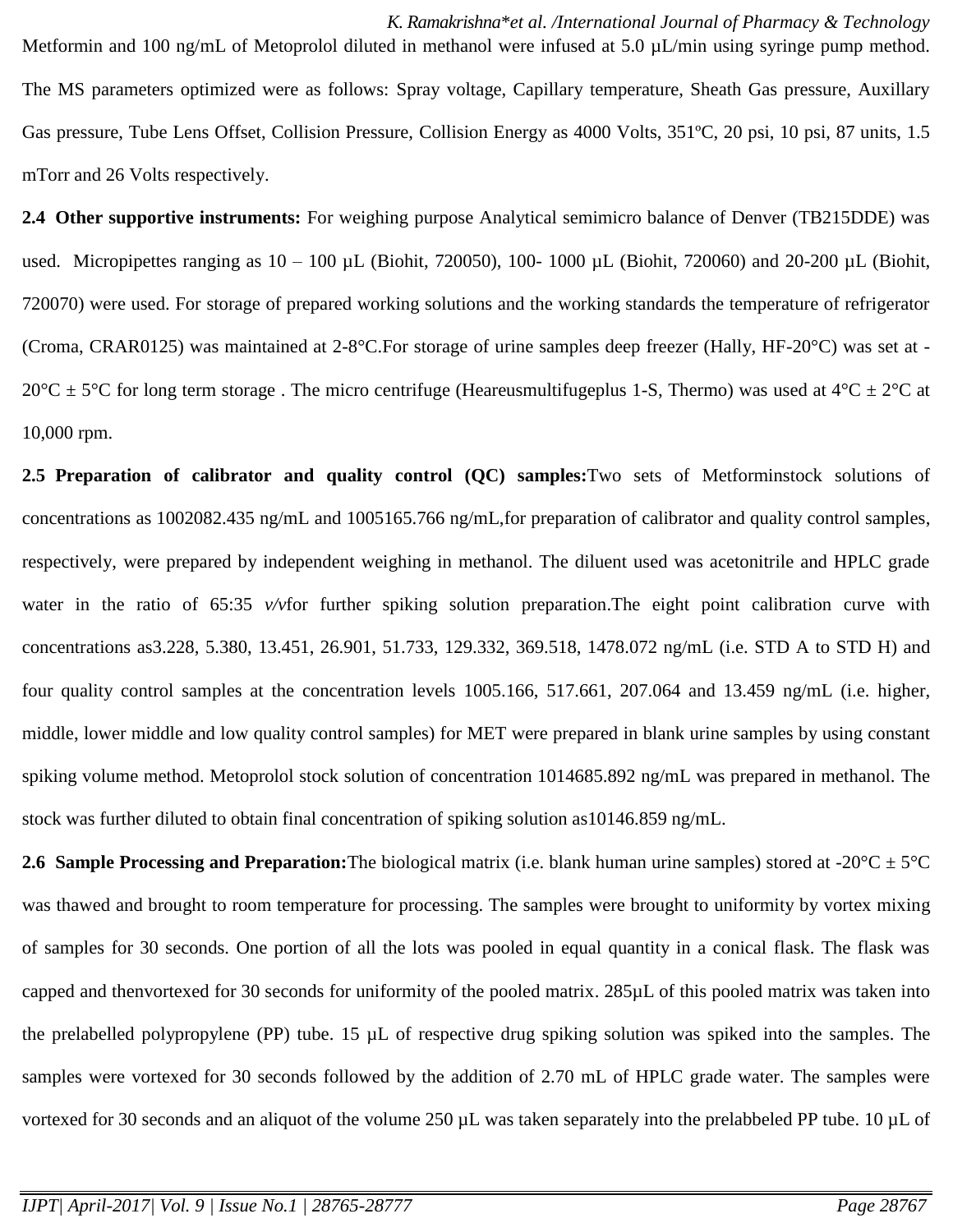*K. Ramakrishna\*et al. /International Journal of Pharmacy & Technology* Metoprolol (10146.859 ng/mL) was spiked in all the tubes except in blank followed by vortexing for 30 seconds. 740 µL of the acetonitrile was added into each tube and all the tubes were vortexed for 30 seconds. The tubes were centrifuged at 10000 rpm in a micro centrifuge at  $4^{\circ}C \pm 2^{\circ}C$  for 5 minutes. 40 µL of the supernatant was further diluted with960 µL of diluent. These processed samples were then loaded into the autosampler vials for analysis purpose.

#### **3. Bioanalytical Method Validation**

The developed ESI-LC-MS/MS method for determination of Metformin from human urine thoroughly validated in accordance with the US FDA guideline for bioanalytical validation<sup>20</sup>.

**3.1 System Suitability:** System suitability tests are integral part of liquid chromatographic Methods. The test was performed to verify that whether system was adequate for the intended analysis. Replicate injections of the standard solution of Metformin0.5  $\mu$ g/mL in combination with standard solution of Metoprolol (n = 6), were compared to ascertain whether requirement for precision meet. The data generated by these injections was used to calculate % relative standard deviation (% RSD).

**3.2 Linearity (Calibration Curve):** Four calibration curves consistingof 8 point concentration levels of range 3.228 - 1478.072 in ng/mL of Metformin in human urine were prepared and analyzed on four consecutive days. The calibration curves were a plot of peak area ratios of drug (Metformin) and IS vs the concentration of Metformin constructed on the basis of weighted linear regression  $(1/x2)$ . Deviations of the back-calculated concentrations for the calibration standards were set at  $\pm 15$  %, whereas for Lower Limit of Quantification (LLOQ) it was  $\pm 20$  %.

**3.3 Selectivity and Sensitivity:** Blank urine samples obtained from six different lots were processed and analyzed in order to investigate the potential interferences from endogenous substances. The chromatograms obtained for blank, zero standard (spiked with IS only), non-zero standard (spiked with analyte and IS) and an *in vivo* study sample were compared to ascertain the selectivity of the method.

The limit of detection (LOD) and limit of quantitation (LOQ) for the developed method was determined by injecting progressively low concentrations of the standard solution of Metformin. Limit of detection (LOD =  $0.750$  ng/mL) and limit of quantitation (LOQ = 3.228 ng/mL) were established at a signal to noise ratio of 3:1 and 10:1 respectively.

**3.4 Precision and Accuracy:** The precision and accuracy (P & A) of the system was determined by measuring repeatability of sample application and measurement of concentration for six replicates at three different concentrations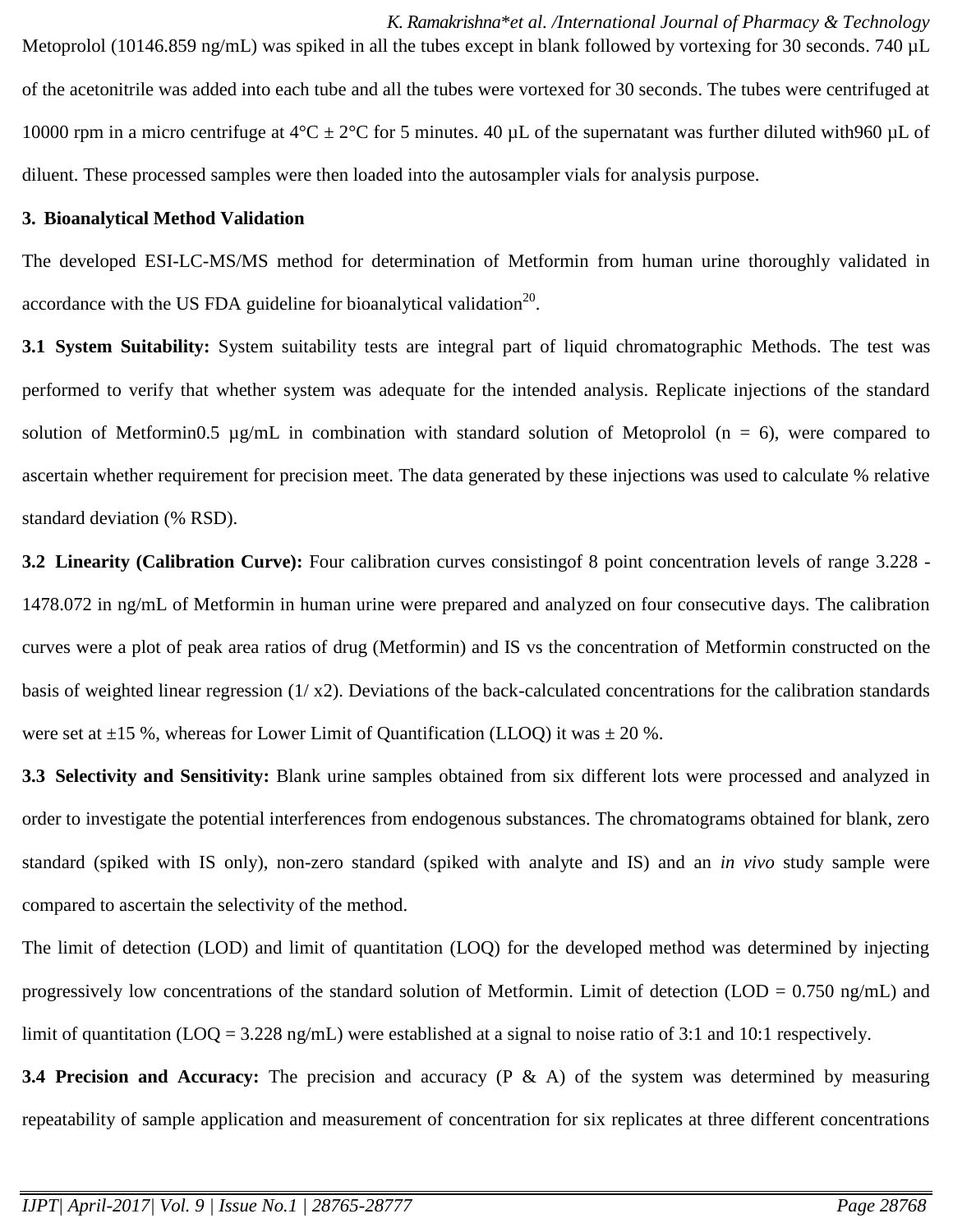*K. Ramakrishna\*et al. /International Journal of Pharmacy & Technology* of 1005.166, 517.661, 207.064, 13.459 and 3.365 ng/mL. Intra and inter-day variation for the determination of Metformin were carried out. The intraday precision was carried out on the same day while inter-day precision (intermediate precision) was studied by comparing assays performed on three different days. The precision and accuracy of the system and method were expressed as percent Relative Standard Deviation (% R.S.D.) and % Nominal, respectively. The acceptance criteria for the intra-day and inter-day precision and accuracy are within ±15% for all levels.

**3.5 Dilution Integrity:** A dilution integrity experiment was performed with the aim of validating the method to be carried out for the samples with concentrations beyond the linear range during *in vivo* sample analysis. Six replicates at 2-fold and 10-fold dilutions were prepared by giving appropriate dilutions to the approximately two times highest level of the calibration curve with blank urine.

**3.6** Ruggedness: Ruggedness was determined by change in column and analyst of assay procedure<sup>10</sup>. To authenticate the ruggedness of the proposed method, it was done on two precision and accuracy batches. The first batch was analyzed by different analyst while the second batch was analyzed on different column.

### **3.7 Stability:**

Stock solution stability of Metformin was assessed by evaluation of short-term stability for 24 h and long-term stability for up to 30 days. The area responses for the stability solutions were compared with that of the freshly prepared solutions with an acceptable deviation of  $\pm$  10%  $^7$ . The stability of MET in human urine was ascertained by analyzing in six replicates the quality control samples kept under following storage conditions: bench-top stability for 6hrs; process stability for 24 h at 8°C; long-term stability was evaluated by processing the samples kept at -20  $\pm$  5°C for 30 days; freeze-thaw stability over five cycles; wet extracts were stored at 2-8°C for 24 h. Stability for dry extract was not applicable to the method hence, was not performed. These stability samples were compared with freshly extracted quality control samples. The percentage difference between the stability and freshly prepared samples was of  $\pm$  15 % and was considered acceptable<sup>7</sup>.

**3.8 Recovery:** The recovery was evaluated by analyzing the quality control levels according to the methods described by Koo, *et.al*. The extraction recovery of Metformin and IS were determined by peak areas of analyte/IS spiked before processing the samples with peak areas for analyte/IS spiked after processing the samples.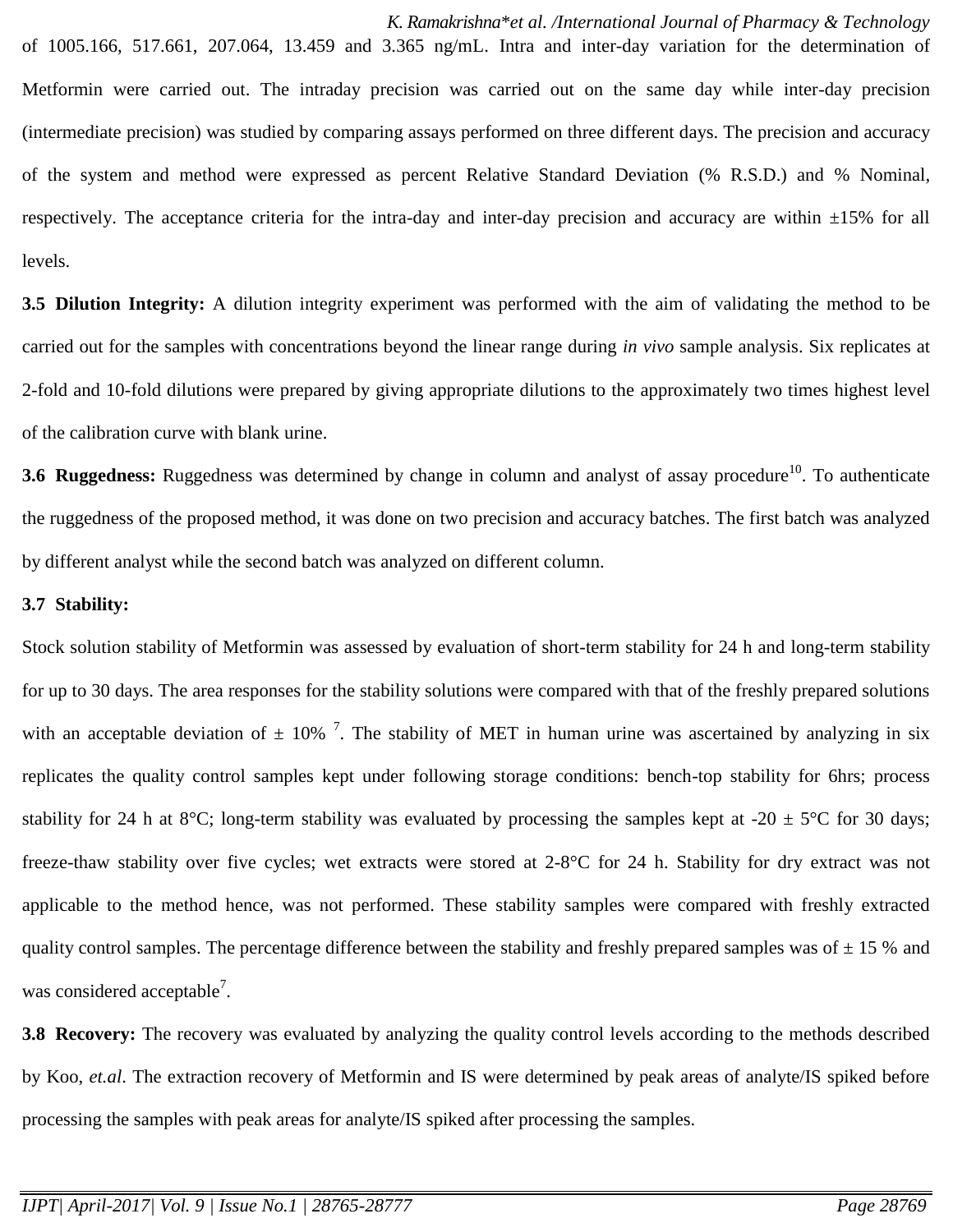*K. Ramakrishna\*et al. /International Journal of Pharmacy & Technology* **3.9 Matrix Effect:** By comparing the peak areas of the analyte standards, standards spiked before and after extraction into different lots of urine, and the peak area ratios of analytes to an IS, the recovery and ion suppression or enhancement associated with a given lots of urine were assessed<sup>3</sup>.

## **4. Results and Discussions**

**4.1 Mass spectrometry in detection and optimization:** The mass spectrometric parameters for Metformin and Metoprololwere optimized by direct syringe infusion method under both positive and negative mode. The molecules exhibited the higher sensitivity in positive ion modes of ESI in comparison with negative mode. MS parameters to enhance the sensitivity are shown in **Table 01**.

**Table 01: MS parameters of Metformin and Metoprolol**

| <b>Parameters</b>                   | Metformin           | Metprolol          |  |  |
|-------------------------------------|---------------------|--------------------|--|--|
| m/z                                 | 131.100to<br>71.140 | 268.200 to 133.095 |  |  |
| <b>Polarity</b>                     | $+ve$               | $+ve$              |  |  |
| <b>Spray Voltage (volts)</b>        | 4000                | 4000               |  |  |
| Capillary Temperature $(^{\circ}C)$ | 351                 | 351                |  |  |
| <b>Sheath Gas Pressure</b>          | 20                  | 20                 |  |  |
| <b>Auxillary Gas Pressure</b>       | 10                  | 10                 |  |  |
| <b>Tube Lens Offset</b>             | 87                  | 46                 |  |  |
| <b>Collision Pressure (mTorr)</b>   | 1.5                 | 1.5                |  |  |
| <b>Collision Energy (Volts)</b>     | 26                  | 22                 |  |  |

**4.2 Optimization of chromatographic conditions:** The various mobile phases were tried by keeping methanol and acetonitrile as organic phase in combination with distilled water. The peaks obtained with acetonitrile and water as mobile phase in the ratio (10:90  $v/v$ ) were sharper as compared to the methanol and water as mobile phase. The addition of small concentration of ammonium acetate buffer helped in retaining the peak and reduced the tailing effect to some extent. Amongst the concentrations of ammonium acetate (2-10 mM) tried in the mobile phase, 5 mM was the best fit for mobile phase. Addition of formic acid or acetic acid made no changes in retention time or did not show any changes in peak shapes, so acidification of the mobile phase was rejected.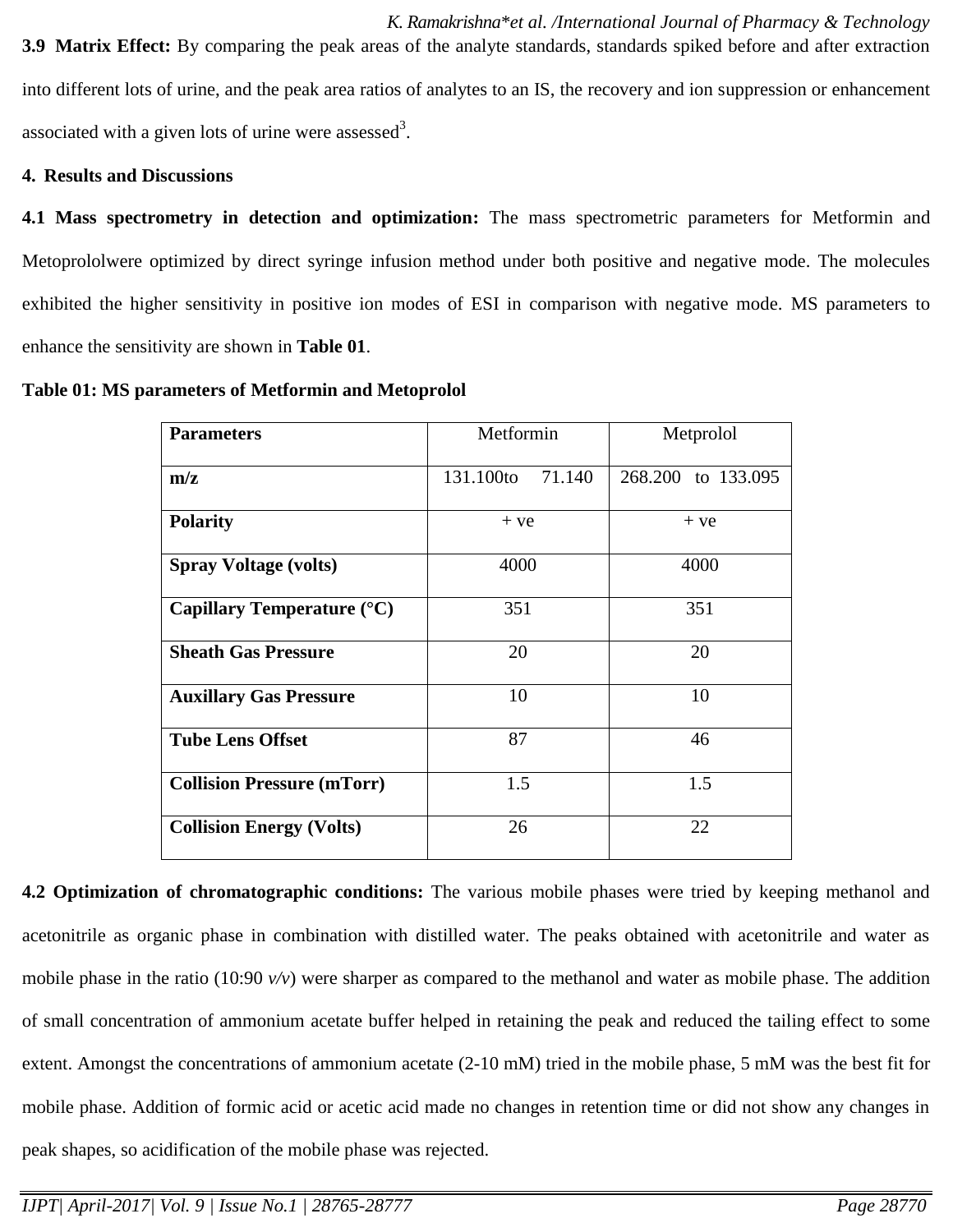*K. Ramakrishna\*et al. /International Journal of Pharmacy & Technology* Rinsing solution was selected as water and acetonitrile in the ratio 35:65 *v/v* which gave no carry over effect for both the molecules. The molecule showed retention time more in  $C_{18}$  as compared to  $C_8$  column. Hence, Inertsil  $C_8$  column was chosen for separation purpose. To lessen the retention time more and due to the higher response of the molecules even after dilution flow rate was set as 1.50 mL/min with the splitting ratio 1:8.

Under the optimized chromatographic conditions the retention times of Metformin and Metoprolol were  $1.65 \pm 0.2$ minutes and  $1.75 \pm 0.2$  minutes respectively.

#### **4.3 Optimization of sample processing and preparation procedure:**

There are numerous methods reported earlier to analyze the drug in plasma $12,18,22$  and few are reported to analyze the drug from urine<sup>22</sup>. The reported methods for extraction of drug reported are time consuming as well as are by precipitating the plasma proteins. Injecting protein precipitated plasma samples into sensitive instrument like LC-MS/MS should be avoided as we are precipitating only plasma proteins but rest of the plasma is still getting injected. This may lead to high matrix effect, low sensitivity and may contaminate the curtain plate and quadrupole. Whereas, extraction of drug from urine as per earlier reported method, includes LLE using ethyl acetate followed by the dilution (1:5000) of samples before injections. Though the method is selective but, it is more time and solvent consuming as compared to current developed and validated method, as it involves the dilution of samples. Current method involves the dilution but due to the splitting of the inlet to LC-MS/MS less concentration is getting injected into the system. For first dilution HPLC grade water was used. Then the samples were aliquoted 250 µL. 10 µL of IS was spiked and 740 µL acetonitrile was added into it. This step was performed to precipitate any proteins (if present) in the urine samples. The samples were then centrifuged in microcentrifuge at 4º C for five minutes at 10000 rpm. Then 40 µL of this supernatant was diluted with 960 µL of diluent and the samples were injected after 30 vortexing followed by the loading in the autosampler vials.

#### **4.4 Selection of Internal standard:**

For quantitative bioanalysis, it is necessary to employ an appropriate IS that would mimic the analyte in the entire sample extraction, chromatographic elution and detection. In modern hyphenated techniques like HPLC-MS/MS, a stable isotope labelled IS that meets above criteria should be used ideally. Taking cost and difficulty in synthesizing stable isotope labeled compounds in consideration, several other compounds were screened to find suitable IS. Metoprolol was the best fit for the developed method for Metformin. hence, it was chosen as IS.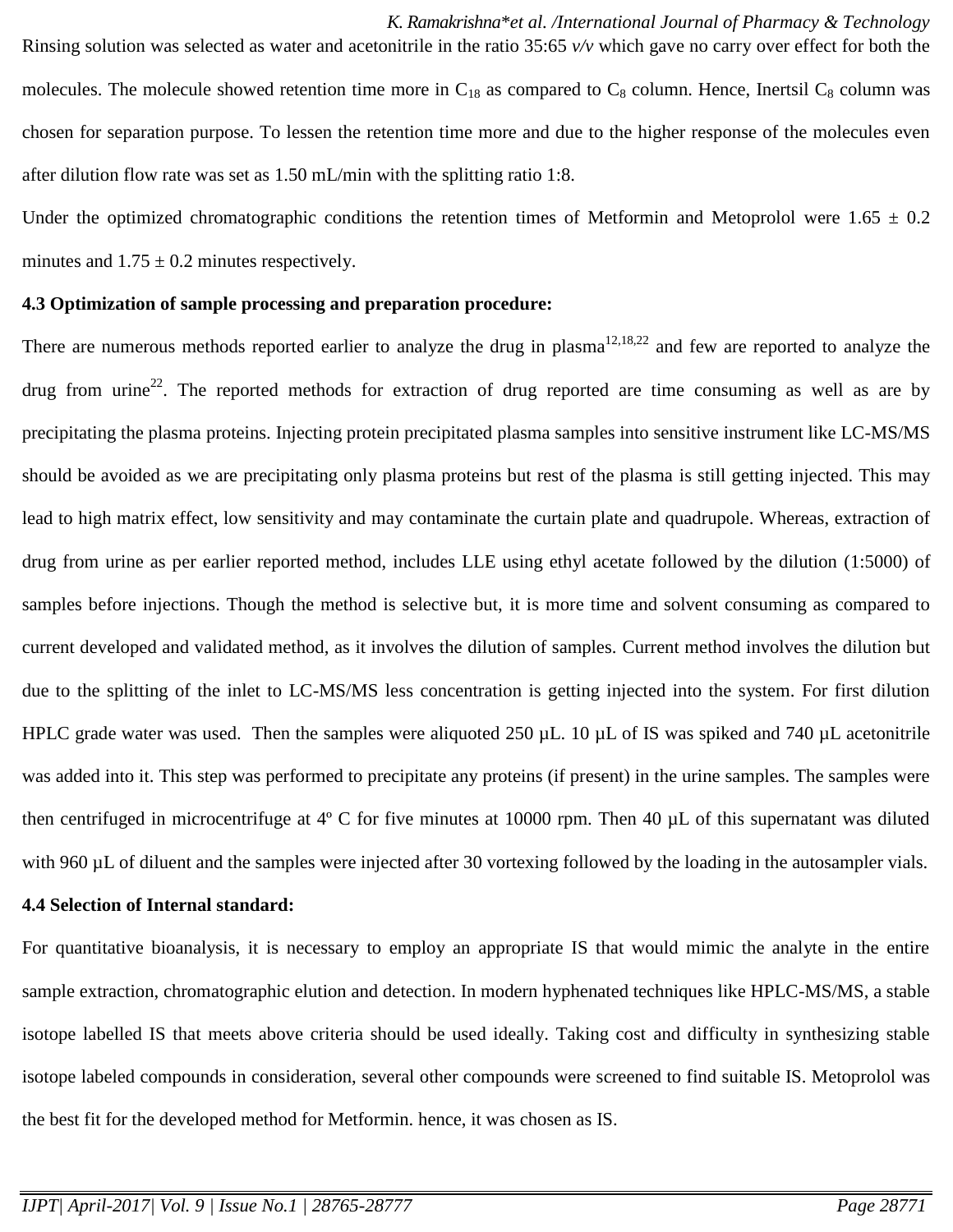*K. Ramakrishna\*et al. /International Journal of Pharmacy & Technology* **4.5 System Suitability:** The system suitability was evaluated by calculating % R.S.D. for areas and retention times obtained for MET and MPL in experimental setup. On calculation % R.S.D. was found to be 1.79 and 0.81 for area ratio values and retention times respectively (**Table 02.**) and the representative chromatogram is given in **Fig. 03**.

## **Table 02. System Suitability.**

| Sample code         | <b>Injection number</b> | Area ratio        | <b>Retention time of MET</b> |
|---------------------|-------------------------|-------------------|------------------------------|
|                     |                         | 0.159             | 1.65                         |
|                     | 2                       | 0.160             | 1.65                         |
| <b>SYS01</b>        | 3                       | 0.162<br>1.62     |                              |
|                     | $\overline{4}$          | 0.161             | 1.63                         |
|                     | 5                       | 0.167             | 1.65                         |
|                     | 6                       | 0.164             | 1.65                         |
| <b>Mean</b>         |                         | 0.162             | 1.642                        |
| S.D.                |                         | 0.003             | 0.013                        |
| % R.S.D.            |                         | 1.790             | 0.810                        |
| Acceptance criteria |                         | % R.S.D. $\leq 5$ | % R.S.D. $\leq 2$            |

**Fig. 02: Representative chromatogram of system suitability**



**4.6 Selectivity and Sensitivity:** Selectivity was carried out to evaluate the ability of the method to quantify the Analyte and the IS from other urine components after extraction. This was evaluated by injecting extracted blank urine samples from six different lots and comparing any interference with the response of the extracted LLOQ. The % interference was not seen for Metformin and was found to be not more than 0.15.

Current method was found to be sensitive with LOD and LOQ of 0.750 ng/mL and 3.228 ng/mL respectively. This indicates that proposed method is sensitive enough to determine lower concentrations of Metformin from samples effectively.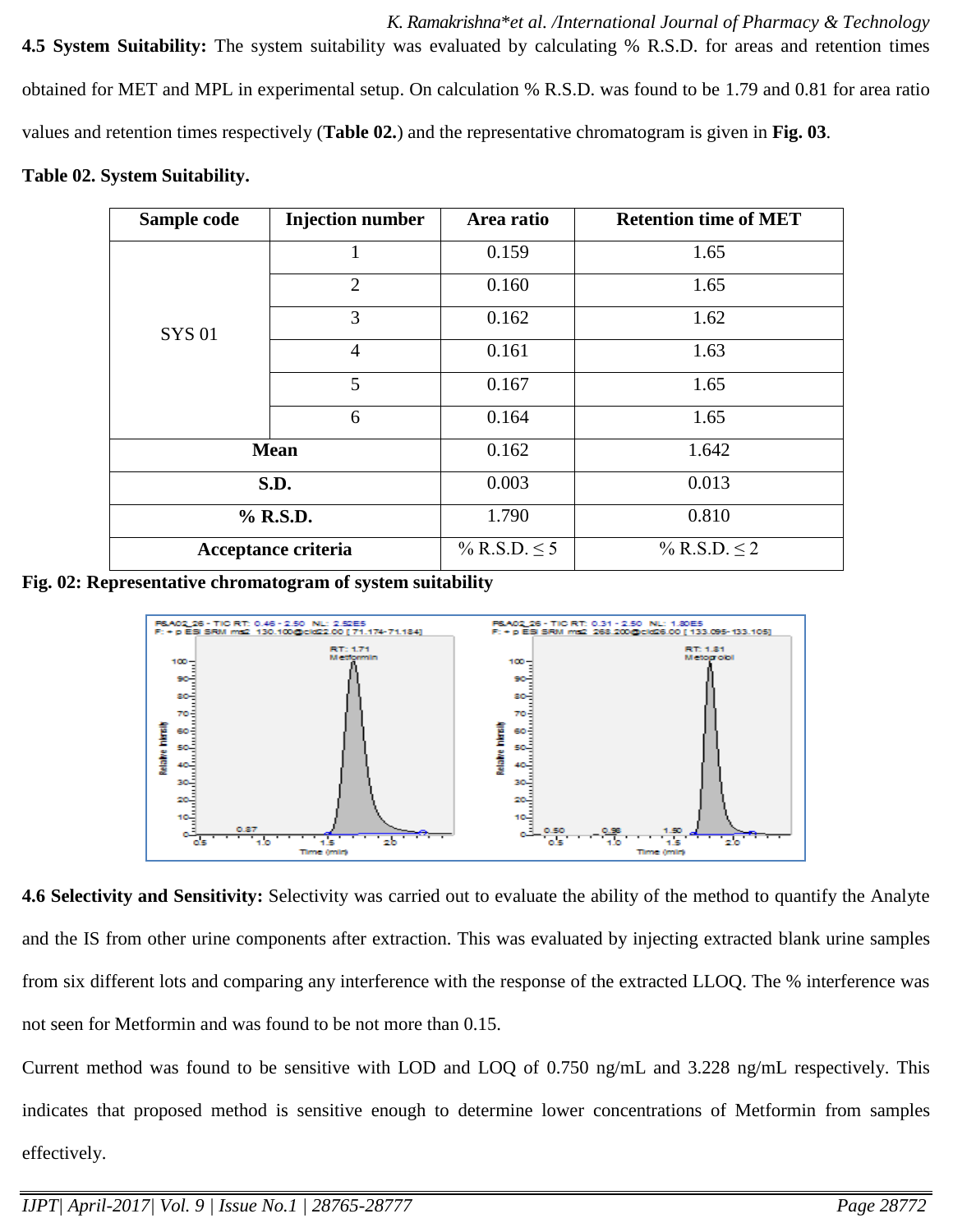*K. Ramakrishna\*et al. /International Journal of Pharmacy & Technology* The signal to noise ratio for Metformin LLOQ met the acceptance criteria as per US FDA guidelines.

Representative chromatograms are given in **Fig.04.**

# **Fig.04: Representative chromatograms (A &B)**

## **A-Representative Blank urine chromatogram. B- Representative LLOQ chromatogram.**





**4.7 Matrix Effect:** The matrix factors of analyte and IS were evaluated in six blank/control human urine samples at low and high concentrations. The matrix factor for analyte and IS was 0.52 and 0.55 and 0.56 and 0.57, with a relative standard deviation of <15%. These results indicated that theion suppression or enhancement of the analyte and IS in the matrix was negligible.

**4.8 Linearity (Calibration curve):** The typical regression equation for eight-point calibration curve (3.228 to 1478.072 ng/mL) obtained by least squares regression for SWM was  $y = (0.0005 \pm 0.0001) x + (-0.0032 \pm 0.0018)$ , r2 = (0.9988 ± 0.0026), where y represents ratio of analyte peak area to that of IS and x represents the urine analyte concentration. Further, the results presented in **Table 03.** Signify that the calibration curve has a good linear detector response over Metformin concentration range.

**Table 03. Summary of mean back-calculated concentrations for calibration standards of Metofrmin present in human urine (n=4) .**

| <b>Nominal concentrations</b><br>(ng/mL)           | 3.228  | 5.380   | 13.451 | 26.901 | 51.733 | 129.332 | 369.518 | 1478.072 |
|----------------------------------------------------|--------|---------|--------|--------|--------|---------|---------|----------|
| <b>Mean calculated</b><br>concentrations $(ng/mL)$ | 3.498  | 5.368   | 13.859 | 27.052 | 53.489 | 124.429 | 334.281 | 1448.330 |
| S.D.                                               | 0.028  | 0.171   | 0.140  | 0.505  | 0.213  | 0.766   | 1.197   | 1.978    |
| % R.S.D.                                           | 0.81   | 3.18    | 1.01   | 1.87   | 0.40   | 0.62    | 0.36    | 0.14     |
| % Nominal                                          | 108.36 | 99.78   | 103.03 | 100.56 | 103.39 | 96.21   | 90.46   | 97.99    |
| % Bias                                             | 8.36   | $-0.22$ | 3.03   | 0.56   | 3.39   | $-3.79$ | $-9.54$ | $-2.01$  |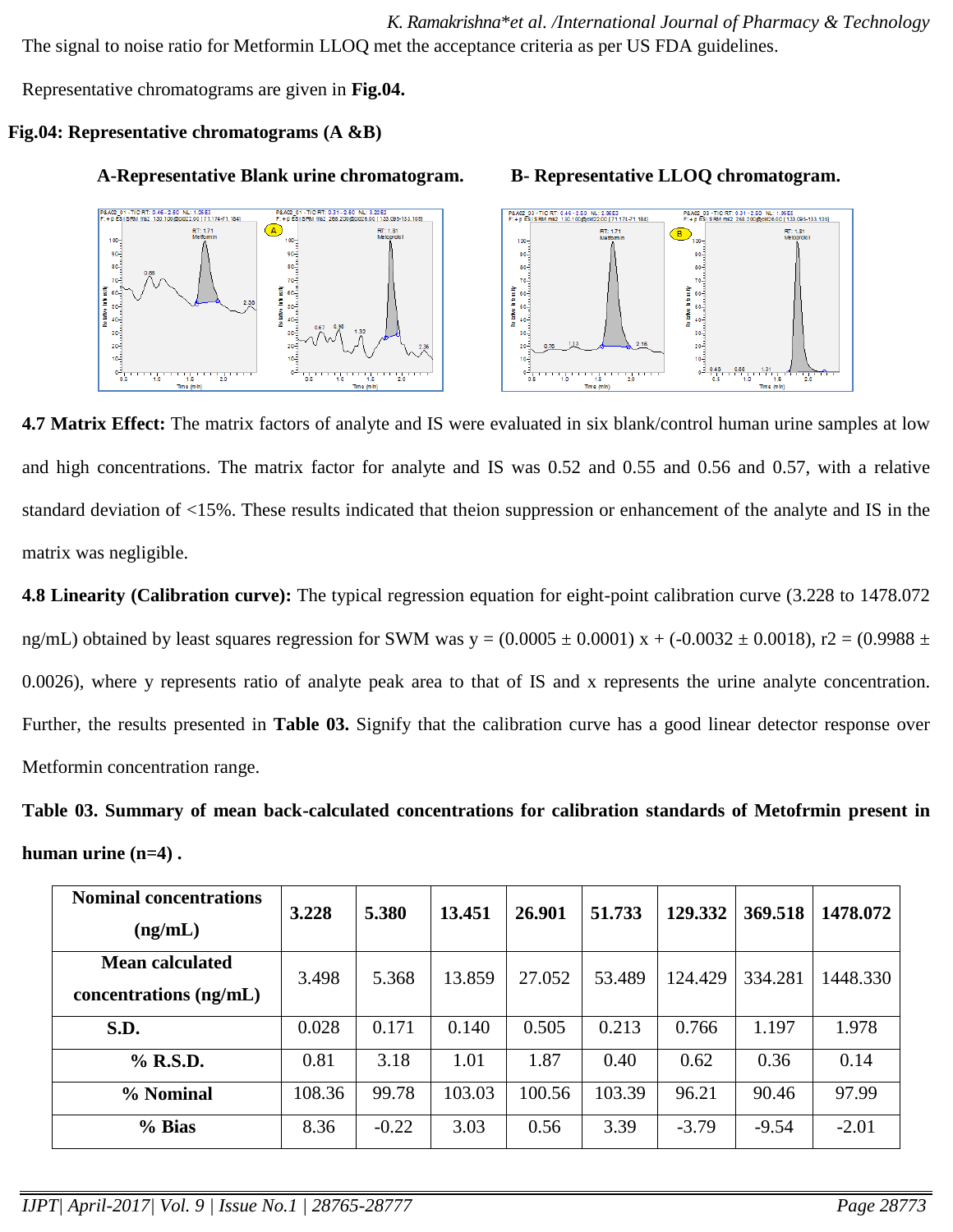Representative chromatograms are given in **Fig.05.**

## **Fig.05: Representative chromatograms of Linearity**



**4.9 Precision and Accuracy: Table 04.** Represents a summary of accuracy and precision results, which are within the acceptable range, indicative of the method being accurate and precise. The data obtained indicates current method has a satisfactory precision, accuracy and reproducibility.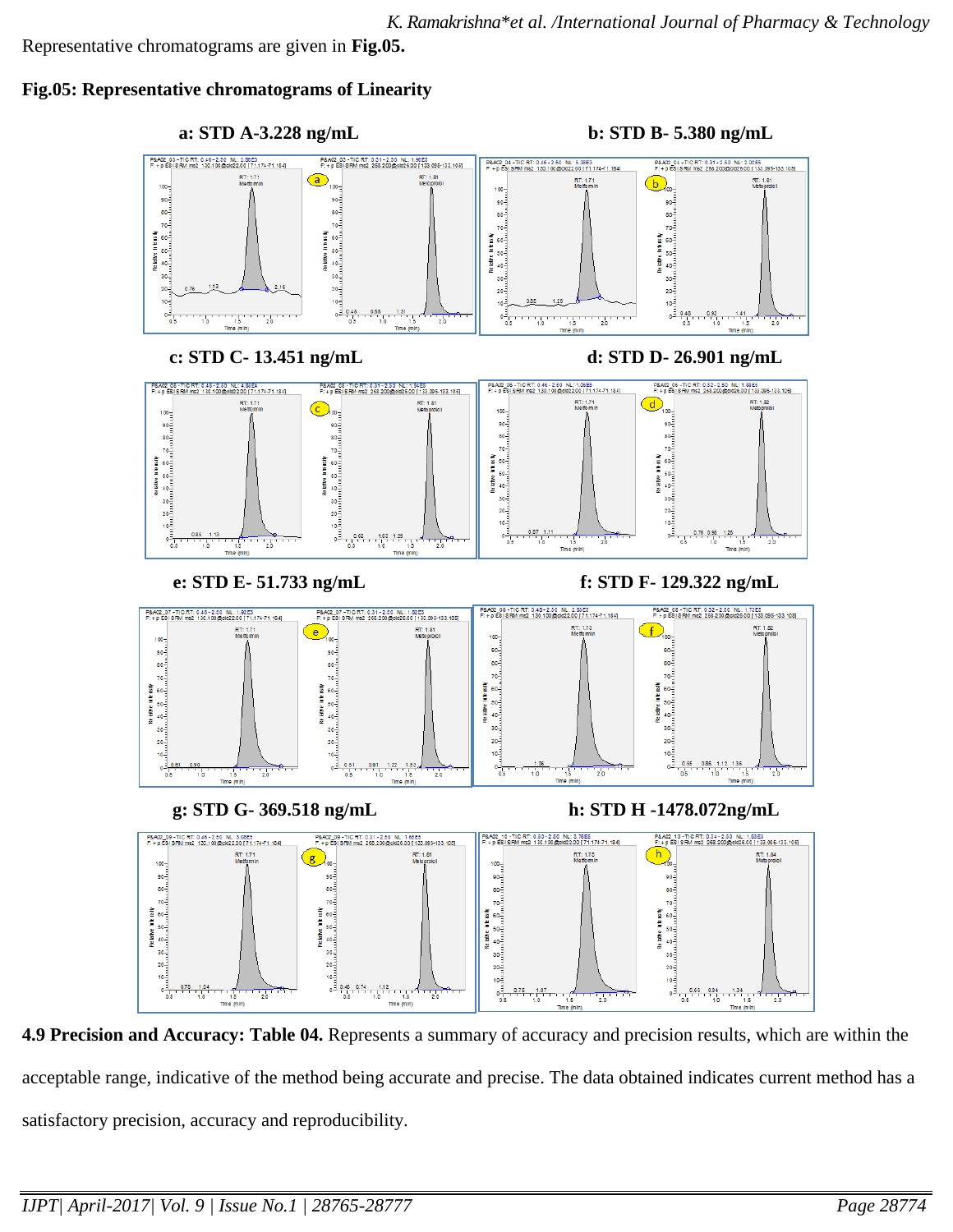**Table 04. Summary of inter-day precision and accuracy for quality control samples of Metformin spiked in** 

| <b>Nominal concentrations</b><br>(ng/mL)                            | 13.459             | 207.064              | 517.661              | 1005.166             |  |  |  |  |
|---------------------------------------------------------------------|--------------------|----------------------|----------------------|----------------------|--|--|--|--|
| Inter-day assay ( $n = 6$ replicates at each concentration, 3 days) |                    |                      |                      |                      |  |  |  |  |
| Mean $\pm$ S.D. (ng/mL)                                             | $13.060 \pm 0.103$ | $185.506 \pm 11.282$ | $531.026 \pm 26.525$ | $996.850 \pm 95.426$ |  |  |  |  |
| Precision (% R.S.D.)                                                | 0.79               | 6.08                 | 5.00                 | 9.57                 |  |  |  |  |
| <b>Accuracy (% Nominal)</b>                                         | 97.04              | 89.59                | 102.58               | 99.17                |  |  |  |  |
| Intra-day assay ( $n = 6$ replicates at each concentration)         |                    |                      |                      |                      |  |  |  |  |
| Mean $\pm$ S.D. (ng/mL)                                             | $13.090 \pm 0.057$ | $204.187 \pm 18.871$ | $504.678 \pm 48.317$ | $975.628 \pm 78.210$ |  |  |  |  |
| Precision (% R.S.D.)                                                | 0.44               | 9.24                 | 9.57                 | 8.02                 |  |  |  |  |
| <b>Accuracy</b> (% <b>Nominal</b> )                                 | 97.26              | 98.61                | 97.49                | 97.06                |  |  |  |  |

**human urine.**

**4.10 Dilution Integrity:** The % RSD and % Nominal obtained from 2-fold and 10-fold dilutions of spiked urine were 1.90, 92.81 and 1.24, 112.68 respectively. These results indicate the acceptability of both 2-fold and 10-fold dilutions prior to analysis of *in vivo* samples.

**4.11 Recovery:** The recovery (%) of Analyte and IS from Urine was determined by comparing the mean peak area of six extracted and six unextracted samples at three different concentrations (LQC, MQC and HQC). The percent recovery of Metforminwas 98.62 % and that was for Metoprolol as 96.12 %.

**4.12 Stability: Table 05.** Briefly summarizes the results of stability experiments performed for Metformin in urine. The data demonstrate that Metformin in blank human urine was stable for 6 hrs at room temperature and 24 hrs in the autosampler. Further, Metformin in blank human urine remained unaffected, even after the samples were subjected to five freeze-thaw cycles stored at -20  $\pm$  5°C for up to 30 days. Data obtained by wet extract stability proved the stability of Metformin.

| <b>Stability</b>                        | <b>Nominal</b><br>concentrations<br>(ng/mL) | <b>Mean calculated</b><br>concentration<br>(ng/mL) | <b>Presicision</b><br>$(\%$ RSD) | Accuracy $\frac{6}{6}$<br><b>Nominal</b> ) | % Difference |
|-----------------------------------------|---------------------------------------------|----------------------------------------------------|----------------------------------|--------------------------------------------|--------------|
| <b>Fresh samples</b>                    | 13.459                                      | $13.920 \pm 0.081$                                 | 0.58                             | 103.43                                     |              |
|                                         | 1005.166                                    | $1055.630 \pm 19.606$                              | 1.86                             | 105.02                                     |              |
| Autosamplerstability <sup>a</sup>       | 13.459                                      | $14.075 \pm 0.096$                                 | 0.68                             | 104.58                                     | 1.08         |
|                                         | 1005.166                                    | $10199.539 \pm$<br>20.313                          | 1.99                             | 101.40                                     | $-3.45$      |
| <b>Bench top stability</b> <sup>b</sup> | 13.459                                      | $14.074 \pm 0.107$                                 | 0.76                             | 104.47                                     | 1.08         |
|                                         | 1005.166                                    | $1039.539 \pm 16.220$                              | 1.56                             | 103.42                                     | $-1.52$      |
| Freeze thaw stability <sup>c</sup>      | 13.459                                      | $14.117 \pm 0.064$                                 | 0.45                             | 104.89                                     | 1.39         |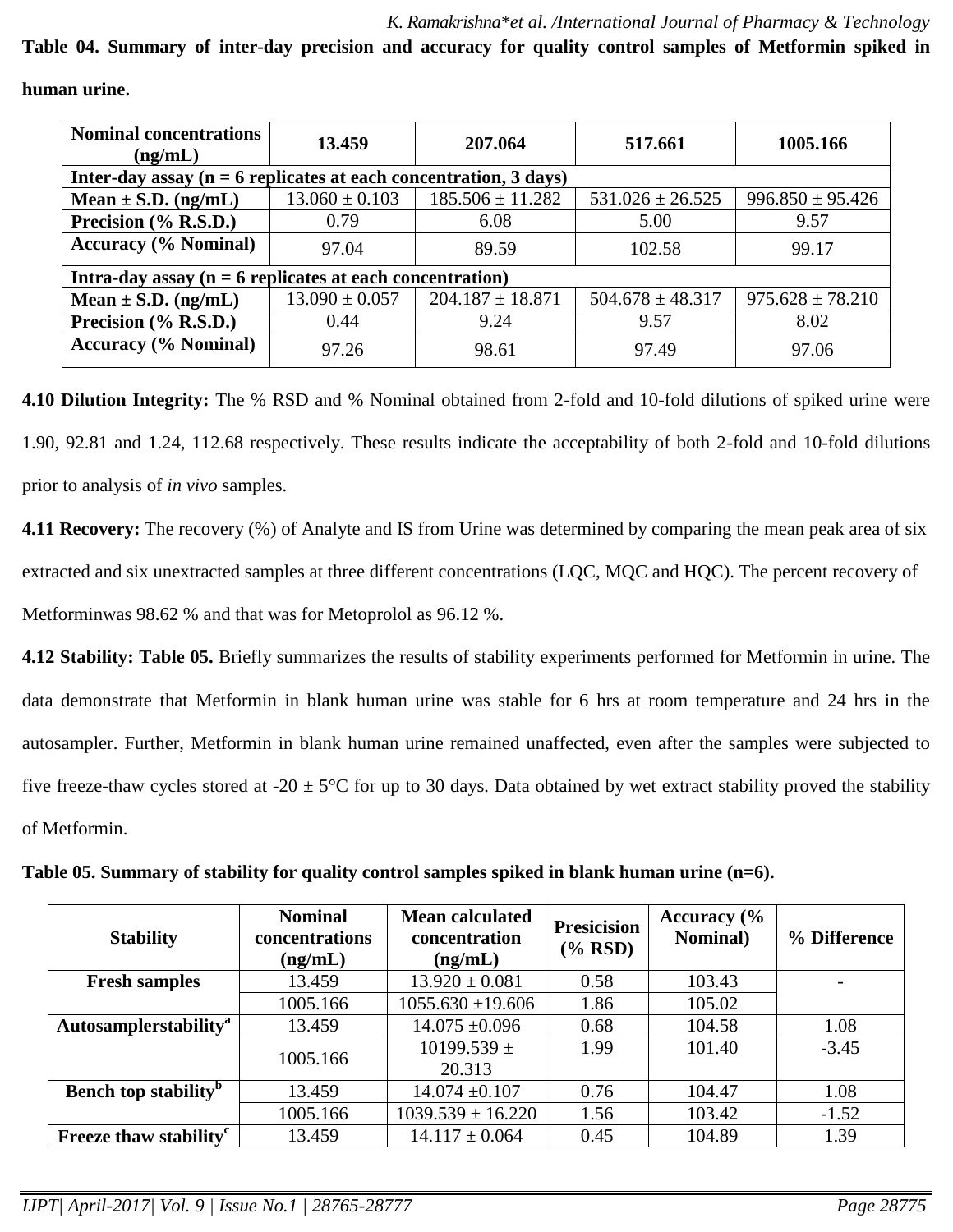|                                                                         | 1005.166 | $1046.088 \pm 22.810$ | 2.18 | 104.07 | $-0.90$ |  |
|-------------------------------------------------------------------------|----------|-----------------------|------|--------|---------|--|
| Long term stability <sup><math>d</math></sup>                           | 13.459   | $14.089 \pm 0.059$    | 0.42 | 104.68 | 7.92    |  |
|                                                                         | 1005.166 | $965.029 \pm 22.417$  | 2.32 | 96.01  | 5.97    |  |
| Wet extract stability <sup>e</sup>                                      | 13.459   | $14.090 \pm 0.055$    | 0.39 | 104.69 | 1.22    |  |
|                                                                         | 1005.166 | $1127.250 \pm 17.860$ | 1.58 | 112.15 | 6.78    |  |
| <sup>a</sup> : After 24 hrs in autosampler at $10 \pm 2$ <sup>o</sup> C |          |                       |      |        |         |  |
| $b$ : After 6 hrs at room temperature                                   |          |                       |      |        |         |  |
| $\degree$ : After five freeze/thaw cycles at -20 $\degree$ C            |          |                       |      |        |         |  |
| $\mathrm{d}$ : At -20 $\mathrm{^{\circ}}$ C for 30 days                 |          |                       |      |        |         |  |
| <sup>e</sup> : Samples stored upto 24 hrs at 2-8 <sup>o</sup> C         |          |                       |      |        |         |  |

*K. Ramakrishna\*et al. /International Journal of Pharmacy & Technology*

## **5. Conclusion:**

To the author's knowledge, this is first ESI-LC-MS/MS method reported for the quantification of MET using sample three step dilution as sample pretreatment process from human urine validated as per US FDA guidelines. This method afforded satisfactory results in terms of sensitivity, selectivity, precision, accuracy, reproducibility and recovery. A low urine volume (285µL) for sample preparation step resulted in a detection limit of 0.750 ng/mL and quantification limit of 3.228 ng/mL of Metformin for the developed method. The method can be hence, successfully applicable to pharmacokinetic study for analysis of Metformin from the urine samples.

## **6. References**

- 1. A. Dubey and I. C. Shukla, *Journal of the Indian Chemical Society, 81*(1), 84-86 (2004).
- 2. A.T. Barden, B. L. Piccoli, N.M. Volpato, M. Steppe, *Analytical Methods, 5*(20), 5701-5708 (2013).
- 3. B. K. Matuszewski, M. L. Constanzer, C. M. Chavez-eng, Analytical chemistry, 75, 3019-3030 (2003).
- 4. B. K. Matuszewski, Journal of Chromatography B, 830, 293–300 (2006).
- 5. B.M. Ayoub, *RSC Advances*, *5*(116), 95703-95709 (2015).
- 6. L. Adhikari, S. Jagadev, S. Sahoo, P. N. Murthy, U. S. Mishra, *International Journal of ChemTech Research, 4*(2), 625-630 (2012).
- 7. D. C. Reddy, A. T. Bapuji, V. Suryanarayanarao, V. Himabindu, D. R. Raju, S. Sayed, H. L. Ravikiran, E**-**Journal of Chemistry, 9(2): 899-911 (2012).
- 8. F.S. Bandarkar and I.S. Khattab, *Journal of Liquid Chromatography and Related Technologies, 33*(20), 1814-1830 (2010).